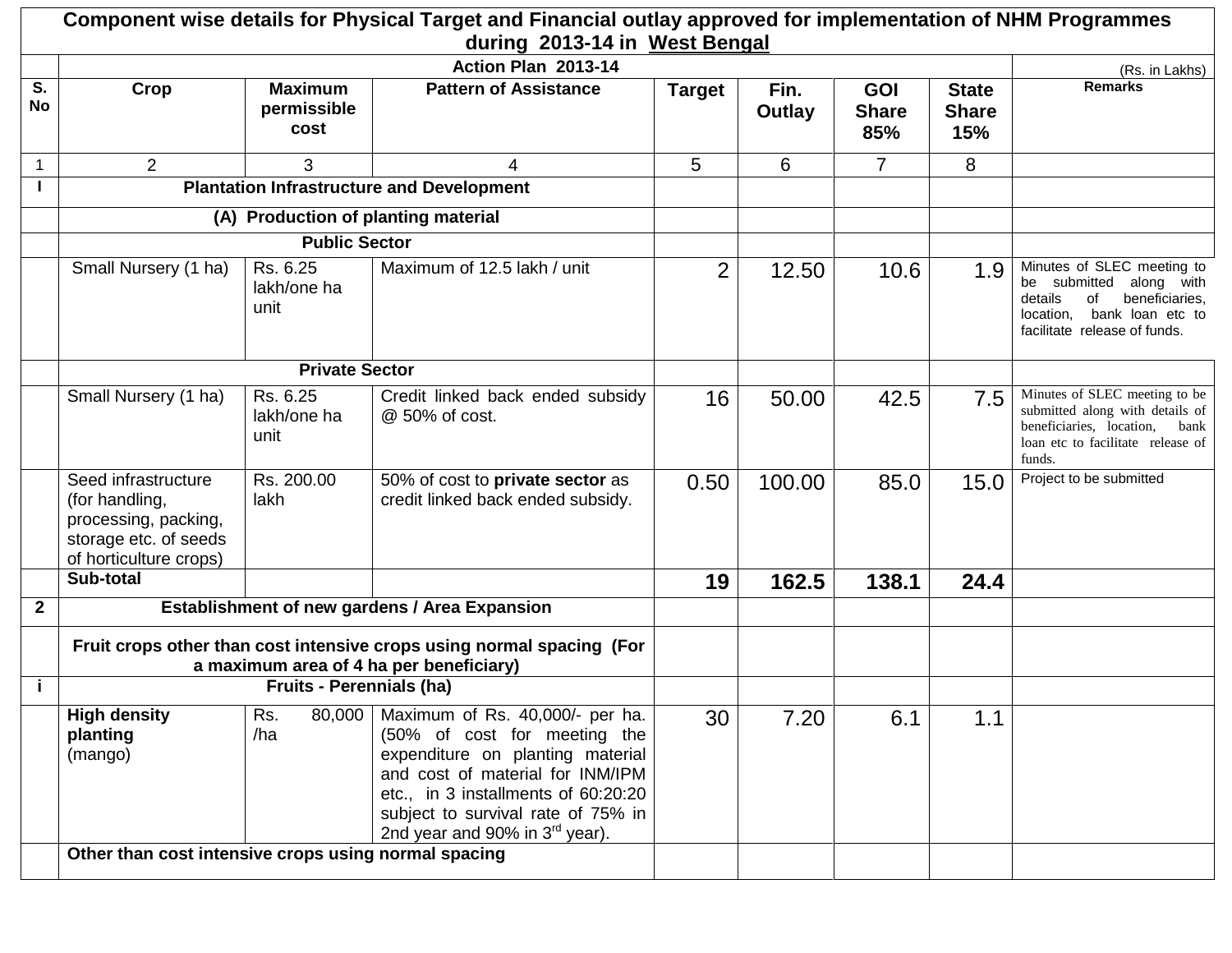|     | Mango                                 | Rs.22000/ha             | Maximum of Rs.16500/- per ha.<br>(75% of cost for meeting the<br>expenditure on planting material<br>and cost of INM/IPM etc in 3<br>installments of 60:20:20 subject to<br>survival rate of 75% in 2nd year &<br>90% in 3rd year for perennial<br>crops                                                                             | 400  | 39.60  | 33.7  | 5.9  |  |
|-----|---------------------------------------|-------------------------|--------------------------------------------------------------------------------------------------------------------------------------------------------------------------------------------------------------------------------------------------------------------------------------------------------------------------------------|------|--------|-------|------|--|
|     | Litchi                                | Rs.23500/ha.            | Maximum of Rs.17625/- per ha.<br>(75% of cost for meeting the<br>expenditure on planting material<br>and cost of INM/IPM etc in 3<br>installments of 60:20:20 subject to<br>survival rate of 75% in 2nd year &<br>90% in 3rd year for perennial<br>crops                                                                             | 150  | 15.86  | 13.5  | 2.4  |  |
|     | Guava                                 | Rs.21950                | Maximum of Rs.16463/- per ha.<br>(75% of cost for meeting the<br>expenditure on planting material<br>and cost of INM/IPM etc in 3<br>installments of 60:20:20 subject to<br>survival rate of 75% in 2nd year &<br>90% in 3rd year for perennial<br>crops                                                                             | 250  | 24.69  | 21.0  | 3.7  |  |
|     | <b>Citrus Group (Sweet</b><br>Orange, | Rs.33,340/ha            | Maximum of Rs. 25005/- per ha.<br>(75% of cost for meeting the<br>expenditure on planting material<br>and cost of material for INM/IPM,<br>in 3 installments of 60:20:20<br>subject to survival rate of 75% in<br>2nd year and 90% in 3rd year for<br>perennial crops and for non<br>perennial crops in 2 installments of<br>75:25). | 200  | 30.006 | 25.51 | 4.50 |  |
|     | Sub-total                             |                         |                                                                                                                                                                                                                                                                                                                                      | 1030 | 117.36 | 99.8  | 17.6 |  |
| ij. |                                       | Maintenance - I st year |                                                                                                                                                                                                                                                                                                                                      |      |        |       |      |  |
|     | Mango                                 | Rs.22000/ha             | Maximum of Rs.16500/- per ha.<br>(75% of cost for meeting the<br>expenditure on planting material<br>and cost of INM/IPM etc in 3<br>installments of 60:20:20 subject to<br>survival rate of 75% in 2nd year &<br>90% in 3rd year for perennial<br>crops                                                                             | 1000 | 33.000 | 28.1  | 5.0  |  |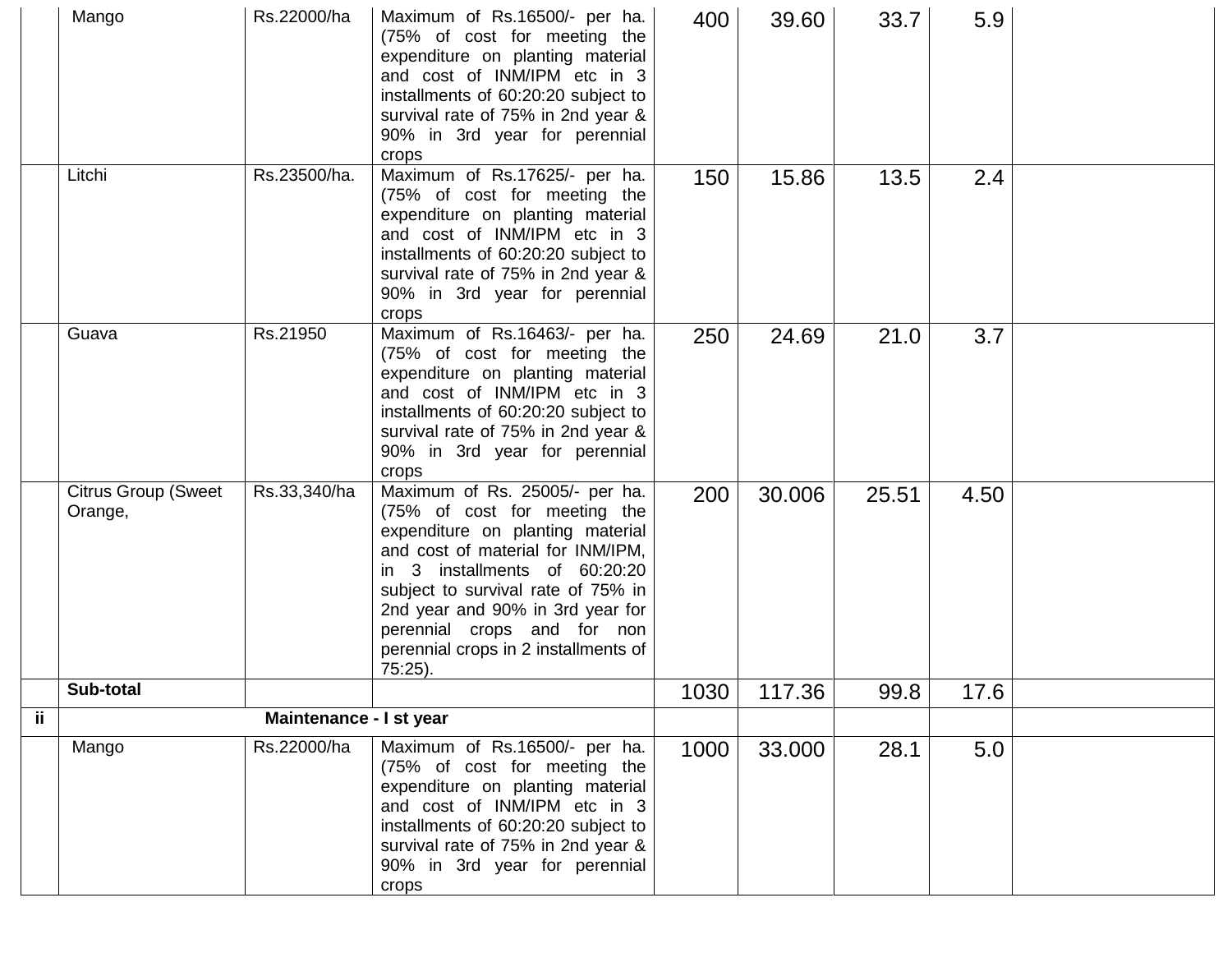|     | Litchi                                | Rs.23500/ha.               | Maximum of Rs.17625/- per ha.<br>(75% of cost for meeting the<br>expenditure on planting material<br>and cost of INM/IPM etc in 3<br>installments of 60:20:20 subject to<br>survival rate of 75% in 2nd year &<br>90% in 3rd year for perennial<br>crops                                                                             | 50   | 1.763  | 1.5  | 0.3  |  |
|-----|---------------------------------------|----------------------------|--------------------------------------------------------------------------------------------------------------------------------------------------------------------------------------------------------------------------------------------------------------------------------------------------------------------------------------|------|--------|------|------|--|
|     | Guava                                 | Rs.21950                   | Maximum of Rs.16463/- per ha.<br>(75% of cost for meeting the<br>expenditure on planting material<br>and cost of INM/IPM etc in 3<br>installments of 60:20:20 subject to<br>survival rate of 75% in 2nd year &<br>90% in 3rd year for perennial<br>crops                                                                             | 300  | 9.878  | 8.4  | 1.5  |  |
|     | <b>Citrus Group (Sweet</b><br>Orange, | Rs.33,340/ha               | Maximum of Rs. 25005/- per ha.<br>(75% of cost for meeting the<br>expenditure on planting material<br>and cost of material for INM/IPM,<br>in 3 installments of 60:20:20<br>subject to survival rate of 75% in<br>2nd year and 90% in 3rd year for<br>perennial crops and for non<br>perennial crops in 2 installments of<br>75:25). | 60   | 3.00   | 2.55 | 0.45 |  |
|     | Sub-total                             |                            |                                                                                                                                                                                                                                                                                                                                      | 1410 | 47.641 | 40.5 | 7.1  |  |
| iii |                                       | Fruits- Perennials II year |                                                                                                                                                                                                                                                                                                                                      |      |        |      |      |  |
|     | Mango                                 | Rs.22000/ha                | Maximum of Rs.16500/- per ha.<br>(75% of cost for meeting the<br>expenditure on planting material<br>and cost of INM/IPM etc in 3<br>installments of 60:20:20 subject to<br>survival rate of 75% in 2nd year &<br>90% in 3rd year for perennial<br>crops                                                                             | 1227 | 40.491 | 34.4 | 6.1  |  |
|     | Litchi                                | Rs.23500/ha.               | Maximum of Rs.17625/- per ha.<br>(75% of cost for meeting the<br>expenditure on planting material<br>and cost of INM/IPM etc in 3<br>installments of 60:20:20 subject to<br>survival rate of 75% in 2nd year &<br>90% in 3rd year for perennial<br>crops                                                                             | 113  | 3.983  | 3.4  | 0.6  |  |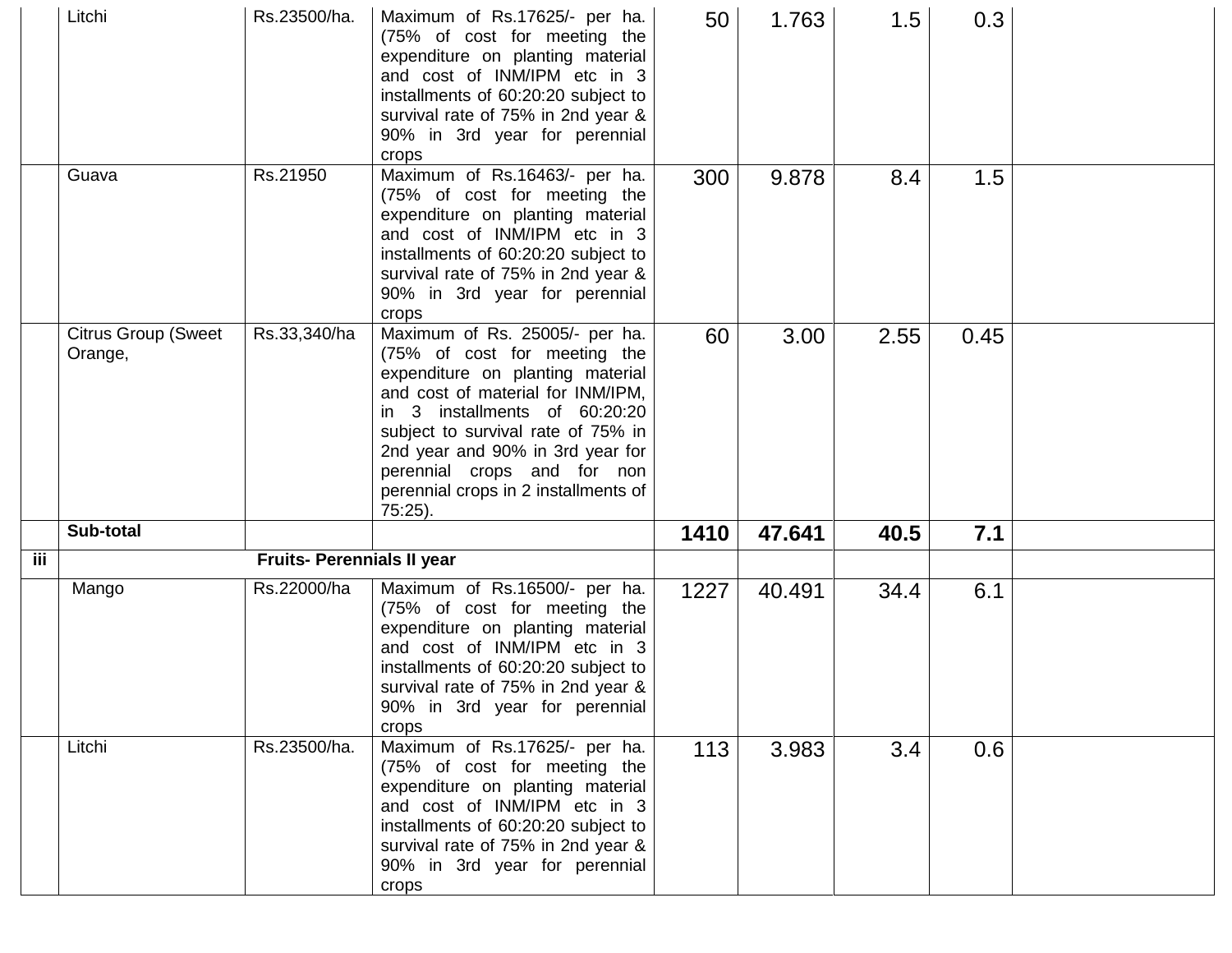|    | Guava                                 | Rs.21950                            | Maximum of Rs.16463/- per ha.<br>(75% of cost for meeting the<br>expenditure on planting material<br>and cost of INM/IPM etc in 3<br>installments of 60:20:20 subject to<br>survival rate of 75% in 2nd year &<br>90% in 3rd year for perennial<br>crops                                                                                | 242  | 7.968        | 6.8   | 1.2  |  |
|----|---------------------------------------|-------------------------------------|-----------------------------------------------------------------------------------------------------------------------------------------------------------------------------------------------------------------------------------------------------------------------------------------------------------------------------------------|------|--------------|-------|------|--|
|    | <b>Citrus Group (Sweet</b><br>Orange, | Rs.33,340/ha                        | Maximum of Rs. 25005/- per ha.<br>(75% of cost for meeting the<br>expenditure on planting material<br>and cost of material for INM/IPM,<br>in 3 installments of 60:20:20<br>subject to survival rate of 75% in<br>2nd year and 90% in 3rd year for<br>perennial crops and for non<br>perennial crops in 2 installments of<br>$75:25$ ). | 80   | 4.00         | 3.40  | 0.60 |  |
|    | Sub-total                             |                                     |                                                                                                                                                                                                                                                                                                                                         | 1662 | 56.443       | 47.98 | 8.47 |  |
| iv |                                       | <b>Fruits - Non Perennials (ha)</b> |                                                                                                                                                                                                                                                                                                                                         |      |              |       |      |  |
|    | Banana (Sucker)                       | Rs.45,000/ha                        | Maximum of 22500/- per ha. (50%<br>of cost for meeting the expenditure<br>on planting material and cost of<br>material for INM/IPM<br>in $2$<br>75:25).subject to<br>installments<br>survival rate of 90% in second<br>year).                                                                                                           | 150  | 25.31        | 21.5  | 3.8  |  |
|    | Pineapple (Sucker)                    | Rs.65000/ha                         | Maximum of Rs. 32500/- per ha.<br>(50 % of cost for meeting the<br>expenditure on planting material<br>and cost of material for INM/IPM<br>installments<br>$etc.,$ in 2<br>of<br>75:25). subject to survival rate of<br>90% in second year).                                                                                            | 300  | 73.125       | 62.2  | 11.0 |  |
|    | Banana                                | Rs.83204/ha                         | Maximum of Rs. 41602/- per ha.<br>(50 % of cost for meeting the<br>expenditure on planting material<br>and cost of material for INM/IPM<br>etc, in 2 installments of 75:25<br>subject to survival rate of 90% in<br>second year).                                                                                                       | 1000 | 312.02       | 265.2 | 46.8 |  |
|    | Sub-total                             |                                     |                                                                                                                                                                                                                                                                                                                                         |      | 1450 410.453 | 348.9 | 61.6 |  |
| v  |                                       | <b>Maintenance</b>                  |                                                                                                                                                                                                                                                                                                                                         |      |              |       |      |  |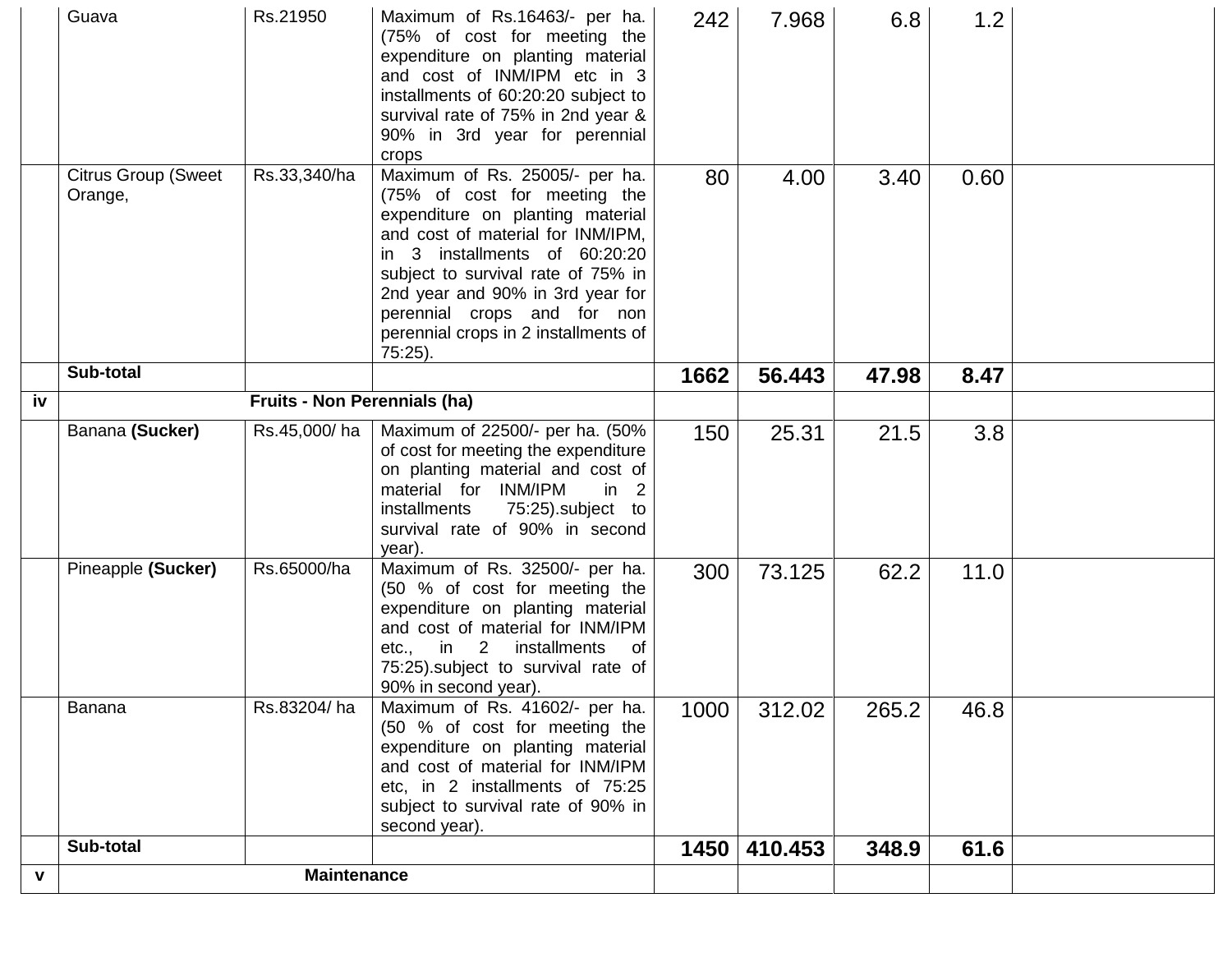|      | Banana (TC)<br>Sub-total                                                                                                                                        | Rs.83204/ha                                                  | Maximum of Rs. 41602/- per ha.<br>(50 % of cost for meeting the<br>expenditure on planting material<br>and cost of material for INM/IPM<br>etc, in 2 installments of 75:25<br>subject to survival rate of 90% in<br>second year). | 1000<br>1000   | 104.0<br>104.0 | 88.4<br>88.4 | 15.6<br>15.6 |                                                   |
|------|-----------------------------------------------------------------------------------------------------------------------------------------------------------------|--------------------------------------------------------------|-----------------------------------------------------------------------------------------------------------------------------------------------------------------------------------------------------------------------------------|----------------|----------------|--------------|--------------|---------------------------------------------------|
| III. |                                                                                                                                                                 |                                                              | Flowers (For a maximum of 2 ha per beneficiary)                                                                                                                                                                                   |                |                |              |              |                                                   |
|      |                                                                                                                                                                 | (A) Cut flowers                                              |                                                                                                                                                                                                                                   |                |                |              |              |                                                   |
|      |                                                                                                                                                                 |                                                              |                                                                                                                                                                                                                                   |                |                |              |              |                                                   |
|      | Small & Marginal<br>Farmers                                                                                                                                     | Rs. 70,000 /<br>ha.                                          | 50% of cost @ Rs.35,000 / ha.<br>limited to 2 ha per beneficiary                                                                                                                                                                  | 100            | 35.00          | 29.75        | 5.25         |                                                   |
|      |                                                                                                                                                                 | (b) Bulbulous flowers                                        |                                                                                                                                                                                                                                   |                |                |              |              |                                                   |
|      | Small & Marginal<br>Farmers                                                                                                                                     | Rs. 90,000/<br>ha                                            | 50% of cost @ Rs.45,000 / ha.<br>limited to 2 ha per beneficiary                                                                                                                                                                  | 250            | 112.50         | 95.63        | 16.88        |                                                   |
|      |                                                                                                                                                                 | (c) Loose Flowers                                            |                                                                                                                                                                                                                                   |                |                |              |              |                                                   |
|      | Small & Marginal<br>Farmers                                                                                                                                     | Rs. 24,000/<br>ha                                            | 50% of cost @ Rs.12,000 / ha.<br>limited to 2 ha per beneficiary                                                                                                                                                                  | 400            | 48.00          | 40.80        | 7.20         |                                                   |
|      | Sub-total                                                                                                                                                       |                                                              |                                                                                                                                                                                                                                   | 750            | 195.50         | 166.2        | 29.3         |                                                   |
| IV.  |                                                                                                                                                                 |                                                              | Spices (For a maximum area of 4 ha per beneficiary)                                                                                                                                                                               |                |                |              |              |                                                   |
|      | Seed spices and<br><b>Rhizomatic Spices.</b>                                                                                                                    | Rs. 25,000 /<br>ha                                           | Maximum of Rs. 12,500/- per ha.<br>(50% of cost for meeting the<br>expenditure on planting material<br>and cost of material for INM/IPM<br>etc).                                                                                  | 620            | 77.50          | 65.88        | 11.63        |                                                   |
|      | Sub-total                                                                                                                                                       |                                                              |                                                                                                                                                                                                                                   | 620            | 77.50          | 65.88        | 11.63        |                                                   |
| 3    | Rejuvenation/<br>replacement of senile<br>plantation including<br>Canopy management.                                                                            | Rs.30,000/ha<br>(average)                                    | 50% of the total cost subject to a<br>maximum of Rs. 15,000/ha to a<br>limited of 2 ha per beneficiary.<br>Actual cost to be claimed based<br>on the nature and requirement of<br>the crop to be rejuvenated.                     | 1950           | 292.50         | 248.63       | 43.9         | To be implemented as per<br>guidelines circulated |
| 4    | <b>Creation of Water resources</b>                                                                                                                              |                                                              |                                                                                                                                                                                                                                   |                |                |              |              |                                                   |
|      | i) Community tanks/on farm ponds/on farm water reservoirs with use<br>of plastic/RCC lining - (10 ha. of command area, with pond size of<br>100m x 100m x 3m) - |                                                              |                                                                                                                                                                                                                                   |                |                |              |              |                                                   |
|      | - In Plain areas                                                                                                                                                | /unit in plain<br>areas,<br>Rs.17.25 lakh<br>in hilly areas. | Rs. 15.00 lakh   100% of cost for 10 ha                                                                                                                                                                                           | $\overline{7}$ | 105.00         | 89.3         | 15.8         | Efforts to be made for<br>convergence with MNREGS |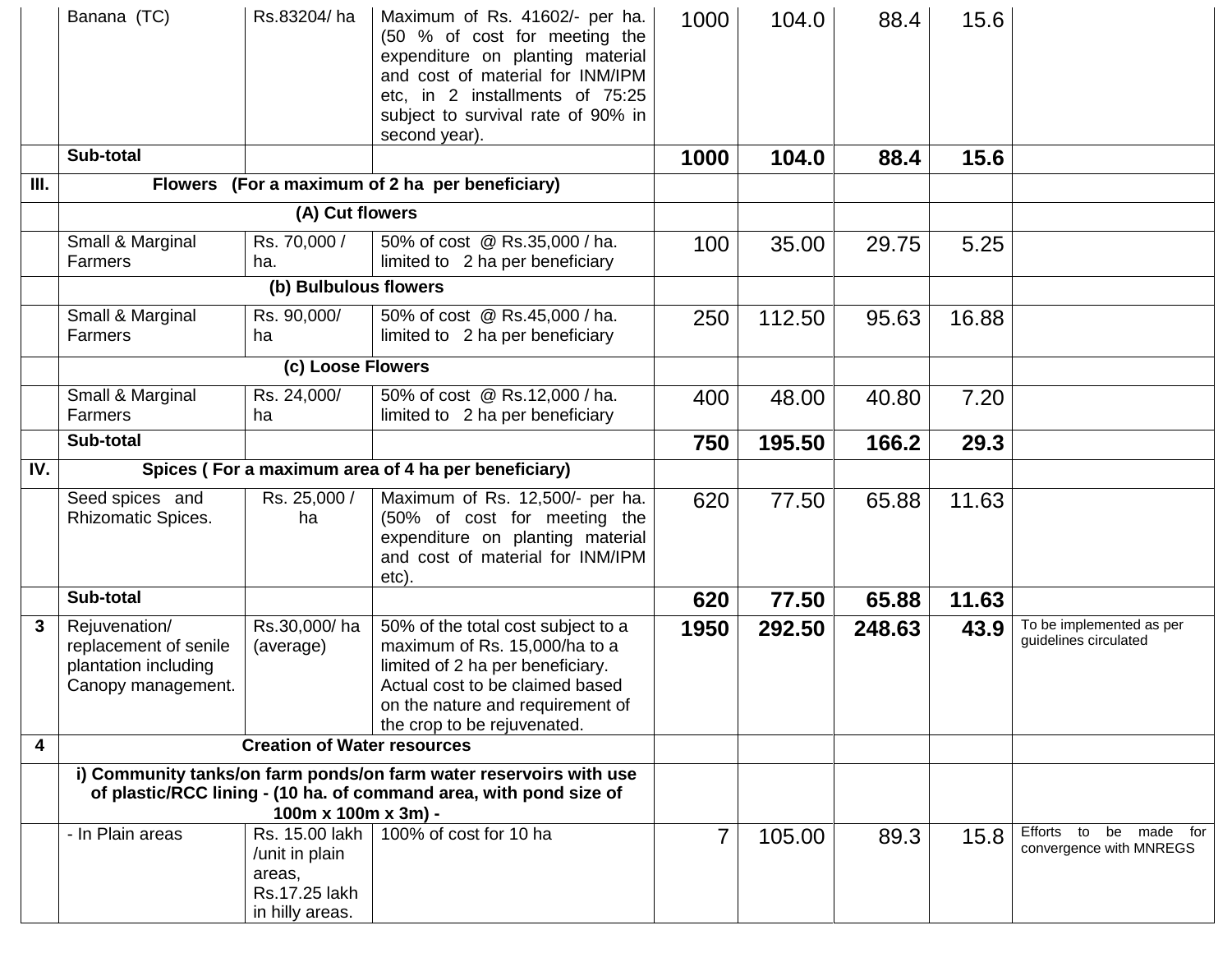|   |                                                                                        |                                                                                    | (b) Water harvesting system for individuals - for storage of water in<br>20m x 20m x 3m ponds/wells @Rs.100.00 cum (@50% subsidy) - |        |         |        |       |                                                                                                           |
|---|----------------------------------------------------------------------------------------|------------------------------------------------------------------------------------|-------------------------------------------------------------------------------------------------------------------------------------|--------|---------|--------|-------|-----------------------------------------------------------------------------------------------------------|
|   | - In Plain areas                                                                       | Rs. 1.20 lakh<br>/unit in plain<br>areas,<br><b>Rs.1.38 lakh</b><br>in hilly areas | 50% of cost.                                                                                                                        | 20     | 12.0    | 10.2   | 1.8   | Efforts to<br>be made for<br>convergence with MNREGS.<br>Maintenance to be ensured<br>by the beneficiary. |
|   | Sub-total                                                                              |                                                                                    |                                                                                                                                     | 27     | 117.00  | 99.45  | 17.55 |                                                                                                           |
| 5 |                                                                                        | <b>Protected cultivation</b>                                                       |                                                                                                                                     |        |         |        |       |                                                                                                           |
|   |                                                                                        | <b>Green House structure</b>                                                       |                                                                                                                                     |        |         |        |       |                                                                                                           |
|   |                                                                                        | <b>Naturally ventilated system</b>                                                 |                                                                                                                                     |        |         |        |       |                                                                                                           |
|   | (i) Tubular structur                                                                   | Rs. 935/<br>Sq.m                                                                   | 50% of the cost limited to 4000<br>Sq.m per beneficiary.                                                                            | 7.10   | 331.93  | 282.1  | 49.8  |                                                                                                           |
|   | (ii) Bamboo structure                                                                  | Rs. 375/<br>Sq.m                                                                   | 50% of the cost limited to 20 units<br>(each unit not to exceed 200<br>Sq.m) per beneficiary.                                       | 6      | 110.63  | 94.03  | 16.6  |                                                                                                           |
|   | (iii) Plastic Mulching                                                                 | Rs. 20,000/<br>ha                                                                  | 50% of the total cost limited to 2<br>ha per beneficiary.                                                                           | 110    | 11.00   | 9.35   | 1.65  |                                                                                                           |
|   | <b>Shade Net House</b>                                                                 |                                                                                    |                                                                                                                                     |        |         |        |       |                                                                                                           |
|   | (i) Tubular structure                                                                  | Rs. 600/<br>Sq.m                                                                   | 50% of cost limited to 4000 Sq.m<br>per beneficiary.                                                                                | 13.2   | 396.00  | 336.6  | 59.4  |                                                                                                           |
|   | (ii) Bamboo structure                                                                  | Rs. 300/<br>Sq.m                                                                   | 50% of cost limited to 20 units<br>(each unit not to exceed 200 sqmt)<br>per beneficiary.                                           | 12.70  | 190.50  | 161.9  | 28.6  |                                                                                                           |
|   | <b>Plastic Tunnels</b>                                                                 | Rs.30/ Sq.m                                                                        | 50% of cost limited 1000 sqmt per<br>beneficiary.                                                                                   | 2.50   | 3.75    | 3.2    | 0.6   |                                                                                                           |
|   | Anti Bird/Anti Hail<br><b>Nets</b>                                                     | $\overline{\text{Rs}}$ .20/- per<br>Sq.m                                           | 50% of cost.                                                                                                                        | 3.10   | 15.50   | 13.18  | 2.33  |                                                                                                           |
|   | <b>Cost of planting</b><br>material of flowers<br>for poly house                       | Rs.500/ Sq.m                                                                       | 50% of cost limited to 500 Sq.m<br>per beneficiary                                                                                  | 12.75  | 318.75  | 270.9  | 47.8  |                                                                                                           |
|   | <b>Cost of planting</b><br>material of high<br>value vegetables<br>grown in poly house | Rs.105/Sq.m                                                                        | 50% of cost.                                                                                                                        | 5.45   | 28.61   | 24.3   | 4.3   |                                                                                                           |
|   | Sub-total                                                                              |                                                                                    |                                                                                                                                     | 172.70 | 1406.66 | 1195.7 | 211.0 |                                                                                                           |
| 6 |                                                                                        | <b>Organic Farming</b>                                                             |                                                                                                                                     |        |         |        |       |                                                                                                           |
|   | Vermi compost Units /organic input production unit                                     |                                                                                    |                                                                                                                                     |        |         |        |       |                                                                                                           |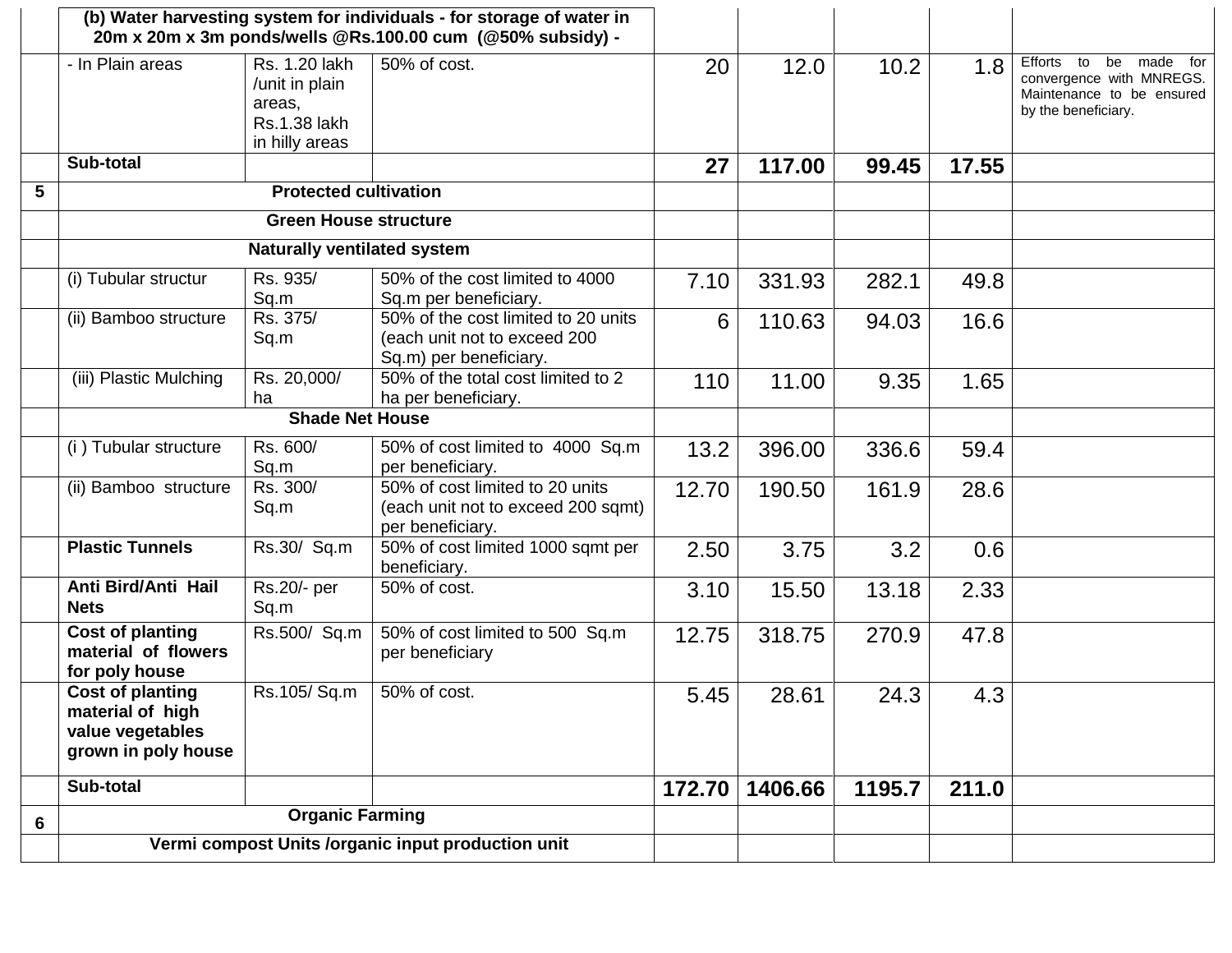|    | 50% of cost<br>conforming for<br>permanent structure<br>to the size of unit of<br>30'x8'x2.5' dimension<br>to be administered on | Rs. 60,000/<br>unit for<br>permanent<br>structure and | 50% of cost conforming to the size<br>of the unit of 30'x8'x2.5' dimension<br>of permanent structure to be<br>administered on pro-rata basis. | 475  | 142.50 | 121.1  | 21.4  |                                           |
|----|----------------------------------------------------------------------------------------------------------------------------------|-------------------------------------------------------|-----------------------------------------------------------------------------------------------------------------------------------------------|------|--------|--------|-------|-------------------------------------------|
|    | pro-rata basis.                                                                                                                  |                                                       |                                                                                                                                               |      |        |        |       |                                           |
|    | ii) 50% of cost<br>conforming for HDPE<br>Vermibed to the size                                                                   | Rs. 10,000<br>/unit for HDPE<br>Vermibed              | HDPE Vermibed, 50% of cost<br>conforming to the size of 96 cft<br>(12'x4'x2')to be administered on                                            | 1170 | 58.5   | 49.725 | 8.775 |                                           |
|    | of 96 cft (12'x4'x2') to<br>be administered on<br>pro-rata basis.                                                                |                                                       | pro-rata basis.                                                                                                                               |      |        |        |       |                                           |
|    | Sub-total                                                                                                                        |                                                       |                                                                                                                                               | 1645 | 201.00 | 170.9  | 30.2  |                                           |
| 8  |                                                                                                                                  | <b>Horticulture Mechanization</b>                     |                                                                                                                                               |      |        |        |       |                                           |
|    | (a) Power operated<br>machines/tools<br>including Power Saw<br>and Plant Protection<br>equipments etc.                           | Rs.35,000/-<br>per set                                | 50% of cost limited to one set per<br>beneficiary.                                                                                            | 430  | 75.25  | 64.0   | 11.3  | List of Beneficiaries to be<br>furnished. |
|    | (b) Power Machines<br>(upto 20 BHP) with<br>rotavator / equipment                                                                | Rs.1,20,000/-<br>per set                              | 50% of cost limited to one set per<br>beneficiary.                                                                                            | 560  | 336.00 | 285.6  | 50.4  | List of Beneficiaries to be<br>furnished. |
|    | (c) Power machines<br>(20 HP & above<br>including accessories<br>/equipments                                                     | Rs. 3,00,000/-<br>per set                             | 50% of cost limited to one set per<br>beneficiary.                                                                                            | 87   | 130.50 | 110.9  | 19.6  | List of Beneficiaries to be<br>furnished. |
|    | Sub-total                                                                                                                        |                                                       |                                                                                                                                               | 1077 | 541.75 | 460.5  | 81.3  |                                           |
| 10 |                                                                                                                                  |                                                       | Human Resource Development (HRD)                                                                                                              |      |        |        |       |                                           |
|    |                                                                                                                                  | <b>Training of farmers</b>                            |                                                                                                                                               |      |        |        |       |                                           |
|    | (i) Within the District                                                                                                          | Rs.400/day<br>per farmer<br>excluding<br>transport    | 100% of the cost.                                                                                                                             | 150  | 18.000 | 15.3   | 2.7   |                                           |
|    | (ii) Within the State                                                                                                            | Rs. 750/day<br>per farmer<br>excluding<br>transport   | 100% of the cost.                                                                                                                             | 60   | 22.50  | 19.1   | 3.4   |                                           |
|    |                                                                                                                                  | <b>Exposure visit of farmers</b>                      |                                                                                                                                               |      |        |        |       |                                           |
|    | (i) Within the District                                                                                                          | Rs.250/day<br>per farmer<br>excluding<br>transport    | 100% of the cost.                                                                                                                             | 150  | 11.250 | 9.6    | 1.7   |                                           |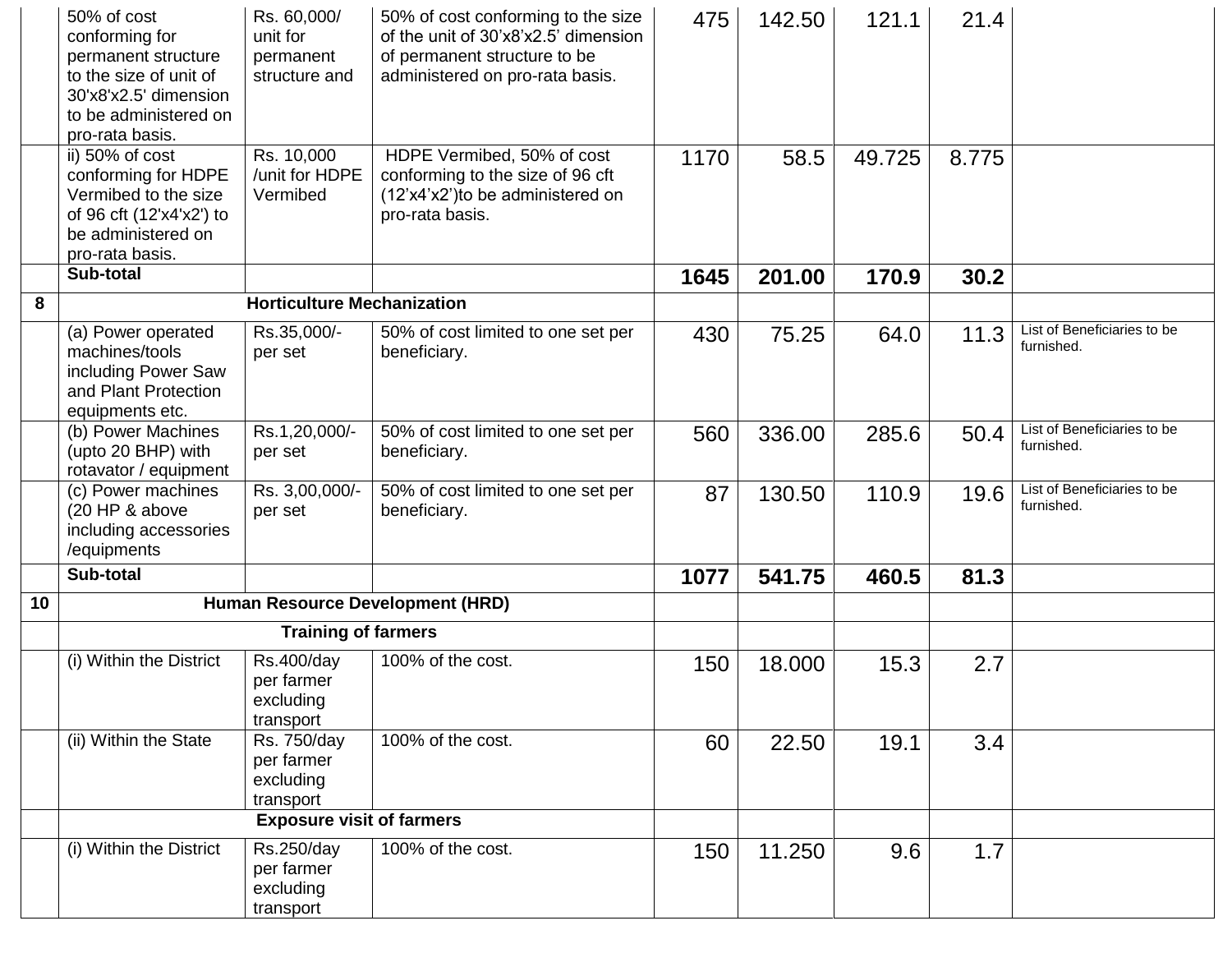|    | (ii) Within the State                                                                                 | Rs. 300/day<br>per farmer<br>excluding<br>transport              | 100% of the cost.                                                                                                                                                                                                                                                                                                                                                                               | 180            | 27.00  | 23.0  | 4.1   |                                                                                                                                                    |
|----|-------------------------------------------------------------------------------------------------------|------------------------------------------------------------------|-------------------------------------------------------------------------------------------------------------------------------------------------------------------------------------------------------------------------------------------------------------------------------------------------------------------------------------------------------------------------------------------------|----------------|--------|-------|-------|----------------------------------------------------------------------------------------------------------------------------------------------------|
|    |                                                                                                       |                                                                  | Training / study tour of technical staff/ field functionaries                                                                                                                                                                                                                                                                                                                                   |                |        |       |       |                                                                                                                                                    |
|    | (i) Within the State (2)<br>days)                                                                     | Rs.200/day<br>per participant<br>plus TA/DA,<br>as admissible    | 100% of the cost.                                                                                                                                                                                                                                                                                                                                                                               | 30             | 12.00  | 10.2  | 1.8   |                                                                                                                                                    |
|    | (ii) Study tour to<br>progressive States/<br>units (group of<br>minimum 5<br>participants) (4 days)   | Rs.650.00/day<br>per participant<br>plus TA/DA,<br>as admissible | 100% of the cost.                                                                                                                                                                                                                                                                                                                                                                               | 30             | 39.00  | 33.2  | 5.9   |                                                                                                                                                    |
|    | (iii) Outside India                                                                                   | Rs. 5.00 lakh /<br>participant                                   | 100% of the cost on actual basis.                                                                                                                                                                                                                                                                                                                                                               | $\overline{2}$ | 10.00  | 8.5   | 1.5   | Project to be submitted                                                                                                                            |
|    | Sub-total                                                                                             |                                                                  |                                                                                                                                                                                                                                                                                                                                                                                                 | 602            | 139.75 | 118.8 | 21.0  |                                                                                                                                                    |
| 11 |                                                                                                       |                                                                  | <b>INTEGRATED POST HARVEST MANAGEMENT</b>                                                                                                                                                                                                                                                                                                                                                       |                |        |       |       |                                                                                                                                                    |
|    | Pack house / On<br>farm collection &<br>storage unit                                                  | Rs. 3.00 Lakh/<br>per unit with<br>size of 9Mx6M                 | 50% of the capital cost.                                                                                                                                                                                                                                                                                                                                                                        | 5              | 7.50   | 6.4   | 1.1   | Minutes of SLEC meeting to<br>be submitted<br>along with<br>0f<br>beneficiaries,<br>details<br>location,<br>etc to facilitate<br>release of funds. |
|    | Cold storage units<br>(Construction /<br>expansion /<br>Modernization)<br>project in general<br>areas | Rs. 6000/MT<br>for 5000 MT<br>capacity                           | Credit linked back-ended subsidy<br>@ 40% of the capital cost of<br>project in general areas and 55%<br>in case of Hilly & Scheduled areas<br>in respect of only those units which<br>adopt new technologies and<br>include insulation, humidity control<br>and fin coil cooling system with<br>provision of multi chambers.<br>Technical parameters issued by<br>the Department to be adopted. | 6              | 720.00 | 612.0 | 108.0 | Project to be submitted                                                                                                                            |
|    | <b>Static/Mobile Vending</b><br>Cart/ platform with<br>cool chamber.                                  | Rs. 30,000/<br>unit                                              | 50% of total cost.                                                                                                                                                                                                                                                                                                                                                                              | 100            | 15.00  | 12.8  | 2.3   |                                                                                                                                                    |
|    | Low cost onion<br>storage structure (25<br>MT)                                                        | <b>Rs.1.00 lakh</b><br>per unit                                  | 50% of the total cost.                                                                                                                                                                                                                                                                                                                                                                          | 20             | 10.0   | 8.5   | 1.5   | -do-                                                                                                                                               |
|    | Sub-total                                                                                             |                                                                  |                                                                                                                                                                                                                                                                                                                                                                                                 | 131            | 752.50 | 639.6 | 112.9 |                                                                                                                                                    |
| 13 |                                                                                                       | <b>Mission Management</b>                                        |                                                                                                                                                                                                                                                                                                                                                                                                 |                |        |       |       |                                                                                                                                                    |